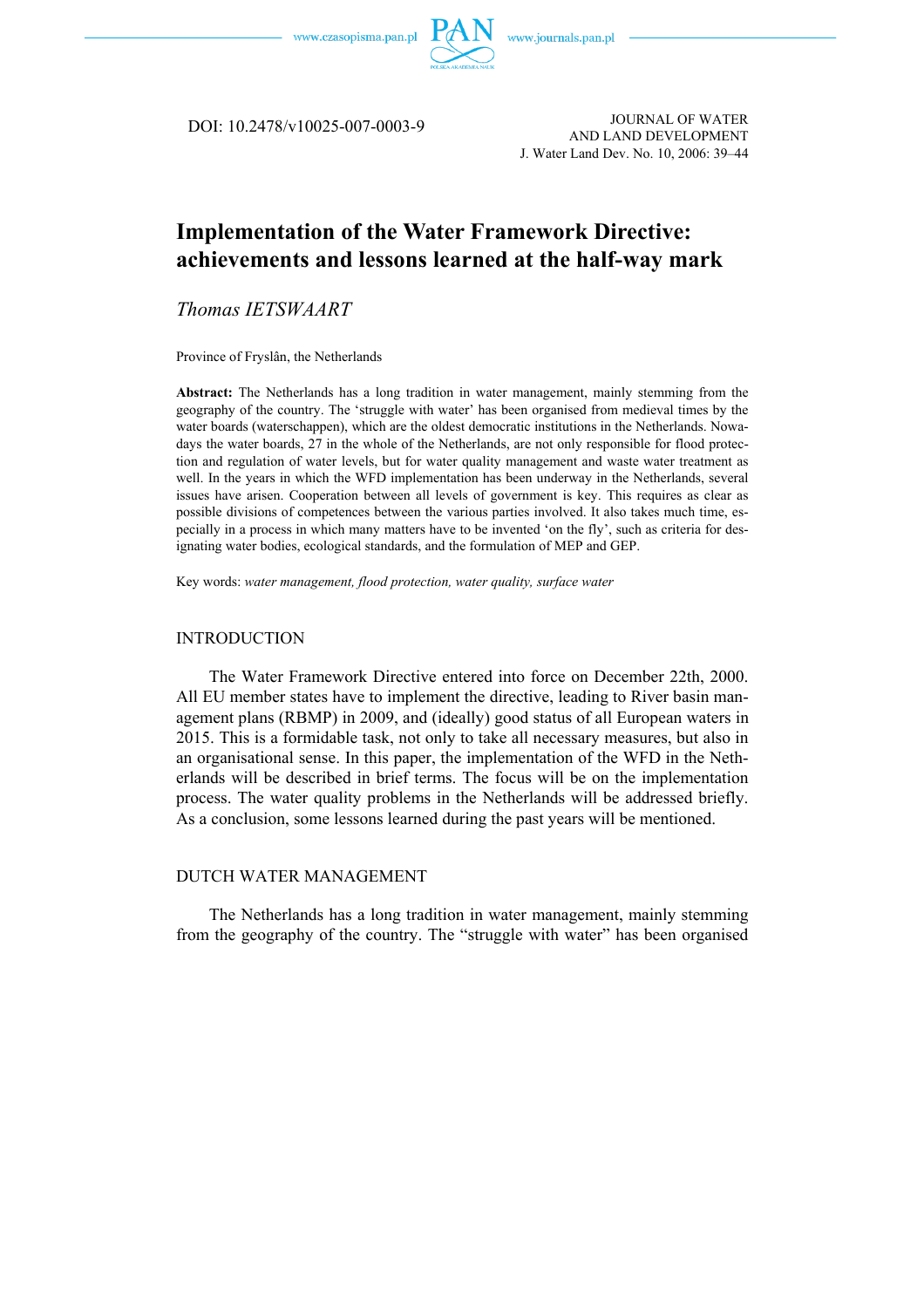

from medieval times by the water boards (waterschappen), which are the oldest democratic institutions in the Netherlands. Nowadays the water boards, 27 in the whole of the Netherlands, are not only responsible for flood protection and regulation of water levels, but for water quality management and waste water treatment as well.

Water boards are not the only institutions concerned with water management, all levels of government have a role. The central and regional governments are responsible for the strategic planning and setting of water quality targets on the national and regional scale. Water boards translate these strategic plans into measures to be taken to improve water quality. They are also the competent authorities for issuing permits to companies to discharge chemicals into surface waters. Municipalities are responsible for the sewage system, but not for waste water treatment.

The large surface waters, like the large rivers, lakes and the sea, are managed by the national water board, Rijkswaterstaat, which is part of the Ministry of Transport and Water Management.

All this implies that there are many actors concerned with the implementation of the WFD.

#### WATER QUALITY PROBLEMS

Holland is very densely populated, industrialised and intensely farmed. It lies in the delta of four international rivers, with many millions of inhabitants. Most water courses have been heavily modified to suit the needs of farmers or to prevent flooding. In the parts below sea level, water levels are tightly regulated, most natural variation has disappeared. This means that the pressures on waters are very high. This has lead to a moderate or to poor water quality, both ecologically and chemically. There are three main pressures:

- − emissions of nitrogen and phosphorus from waste water treatment plants and agriculture
- − diffuse pollution with heavy metals and other pollutants
- − the regulation and modification of water courses

The mentioned pressures have led to lakes and rivers which are turbid, with little or no higher plants, and a fish population with mainly whitefish, such as bream.

The water quality is improving, due to large investments in waste water treatment of both industries and municipalities, and the restoration of rivers and streams. Most point sources have been reduced. For instance almost all municipal waste water treatment plants remove 75% of nitrogen and phosphorus, required by the Europenan Urban waste water Directive. About 98% of all households have been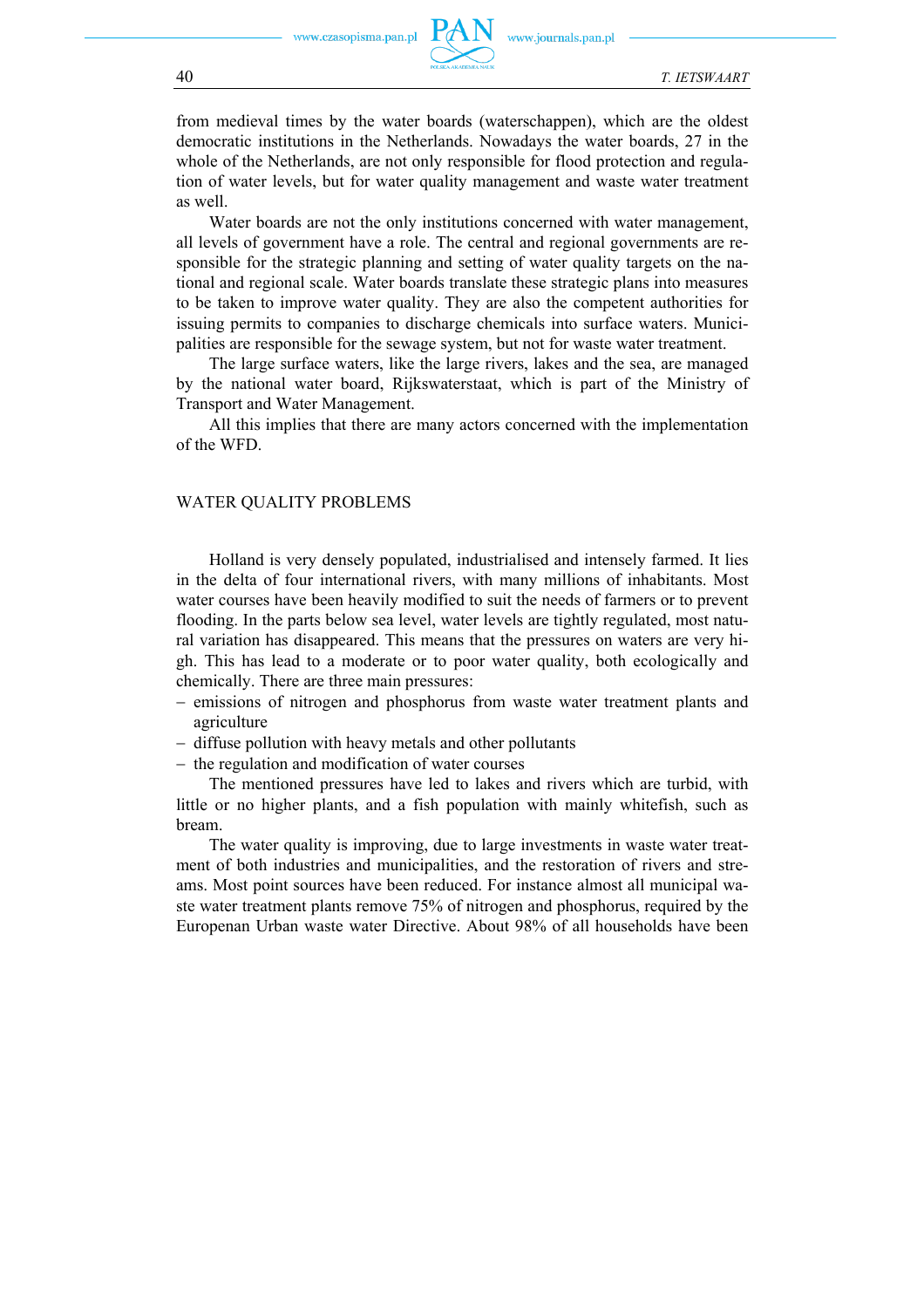sopisma.pan.pl

www.journals.pan.pl

*Implementation of the Water Framework Directive…* 41

connected to the sewage system. Despite these efforts, the water quality needs improvement.

Part of the load of chemicals is coming from neighbouring countries, via the large rivers Rhine, Meuse, Scheldt and Ems.

## IMPLEMENTATION OF THE WFD IN THE NETHERLANDS

As described earliers, water management is well developed. The system of plans to lay down strategies, standards and measures is in place. For this reason, the Dutch government decided not to introduce the RBMP as a new plan in the policy making process, but to compile the RBMP from parts of existing plans of the various levels of government. This does however not imply that the implementation of the WFD is easy. Many adjustments to the plans are necessary. There were for instance no standards for ecological quality elements like water plants and fish. All waters had to be assigned to water bodies. A new system of water types was developed. And most importantly, an institutional framework was put in place for the implementation of the WFD. Especially because water management is so fragmented in Dutch policy, there is a need for intensive cooperation between the various authorities. To achieve this, the country is divided into seven sub-basins. The implementation for each sub-basin is coordinated by a regional body of governors, in which governors of provinces, water boards, and municipalities have a seat, as well as representatives of the various ministries. The preparation of documents and other implementation activities is done by working groups answering to the regional board of governors. On a national level, the activities in the seven subbasins are in turn coordinated by a national coordinating officer, who answers directly to the responsible minister.

The implementation process started with the development of several necessary tools, like a water typology, yardsticks for ecological quality elements, a method to derive Maximum and Good Ecological Potential for heavily modified waters and other matters. In 2004, characterisation reports describing water bodies and their ecological and chemical status, pressures and an economical analysis were finalised for all sub-basins and submitted to the European Commission.

The preliminary analysis shows that almost all Dutch water bodies are either heavily modified or artificial. For all these waters, a thorough analysis of the hydromorphological changes has to be made, to determine their effect on the maximum attainable ecological state, in WFD term known as Maximum Ecological Potential (MEP). From the MEP, the actual target for 2015, the GEP is derived. This analysis is now concluded preliminarily for most Dutch waters.

The Guidance paper on heavily modified waters describes a method for the determination of MEP and GEP which starts with the reference condition of the most similar water type. This reference is then corrected for the effects of those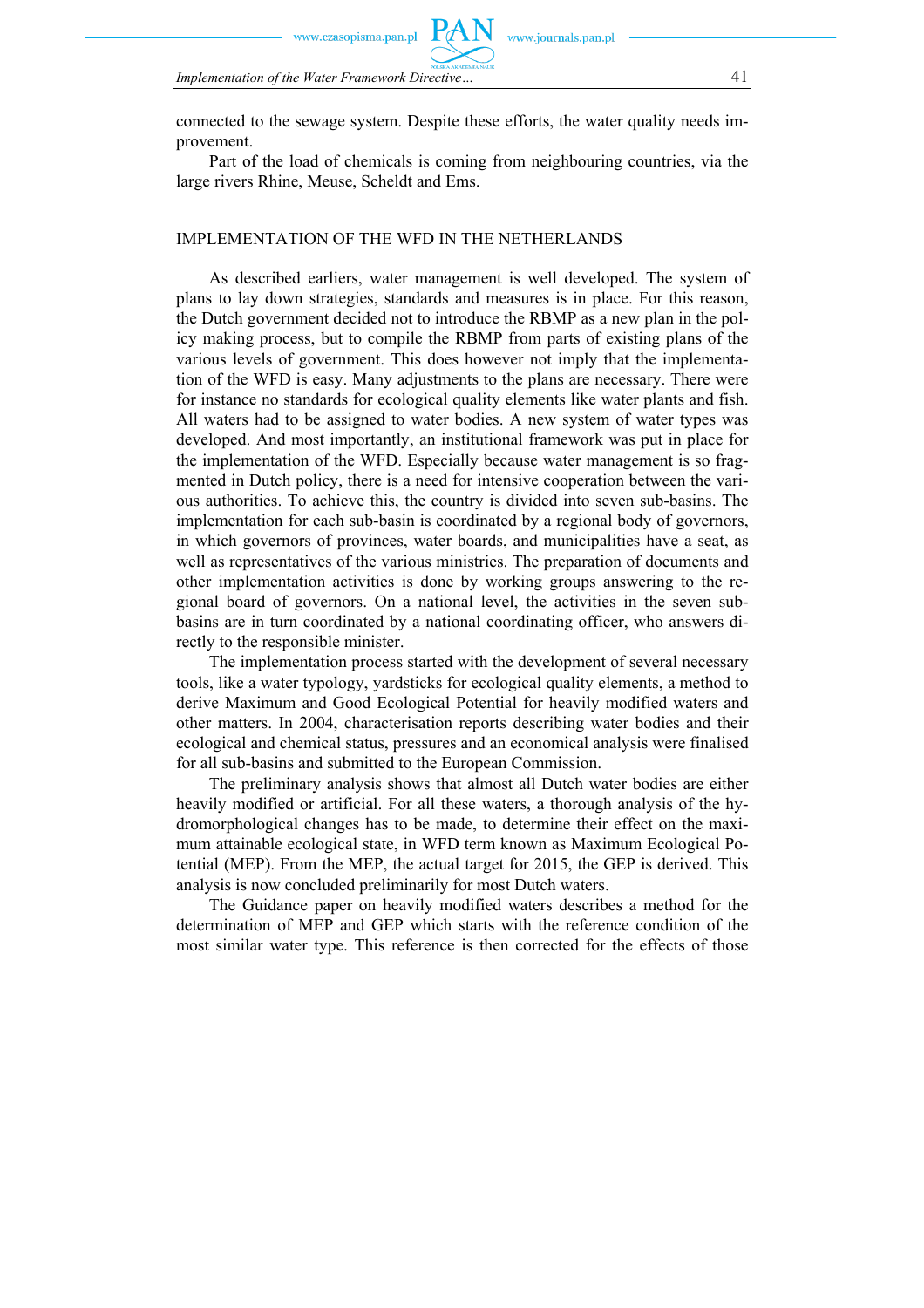

hydromorphological alterations that are not reversible, because of significant damage to water uses and other human activities. This approach, with a 'natural' starting point has proven to be difficult to implement, and also difficult to explain to politicians and other decision makers. Therefore, on an international workshop in Prague, a new approach was suggested. This approach starts with the current ecological status of a water body. GEP is determined by adding up the ecological improvements of all conceivable measures, both hydromorphological and emissionbased. This method has been used successfully in the Netherlands. The various steps of the method are illustrated in Figure 1.



Fig. 1. The scheme of methods for determination of MEP and GEP

## POLICY GOALS FOR 2015

The preliminary assessment of the measures necessary to reach GEP indicate that a large increase in spending on water management is needed. Large sums are required for the restoration of channelised rivers and degraded lake shores, and for additional reduction of emissions from agriculture and point sources. For many regions, the total cost of the measures will be too large to realise in the six-year period (2009-2015) of the first RBMP. Discussions are underway to determine what the maximum effort is which can be achieved with the first RBMP. If this effort is not enough to reach GEP, the WFD provides the instrument of exemption, enabling member states to set interim targets for 2015, and achieve GEP in one of the following RBMP periods. It is conceivable that some goals will prove to be out of reach, even after taking all measures which cause no disproportionate damage to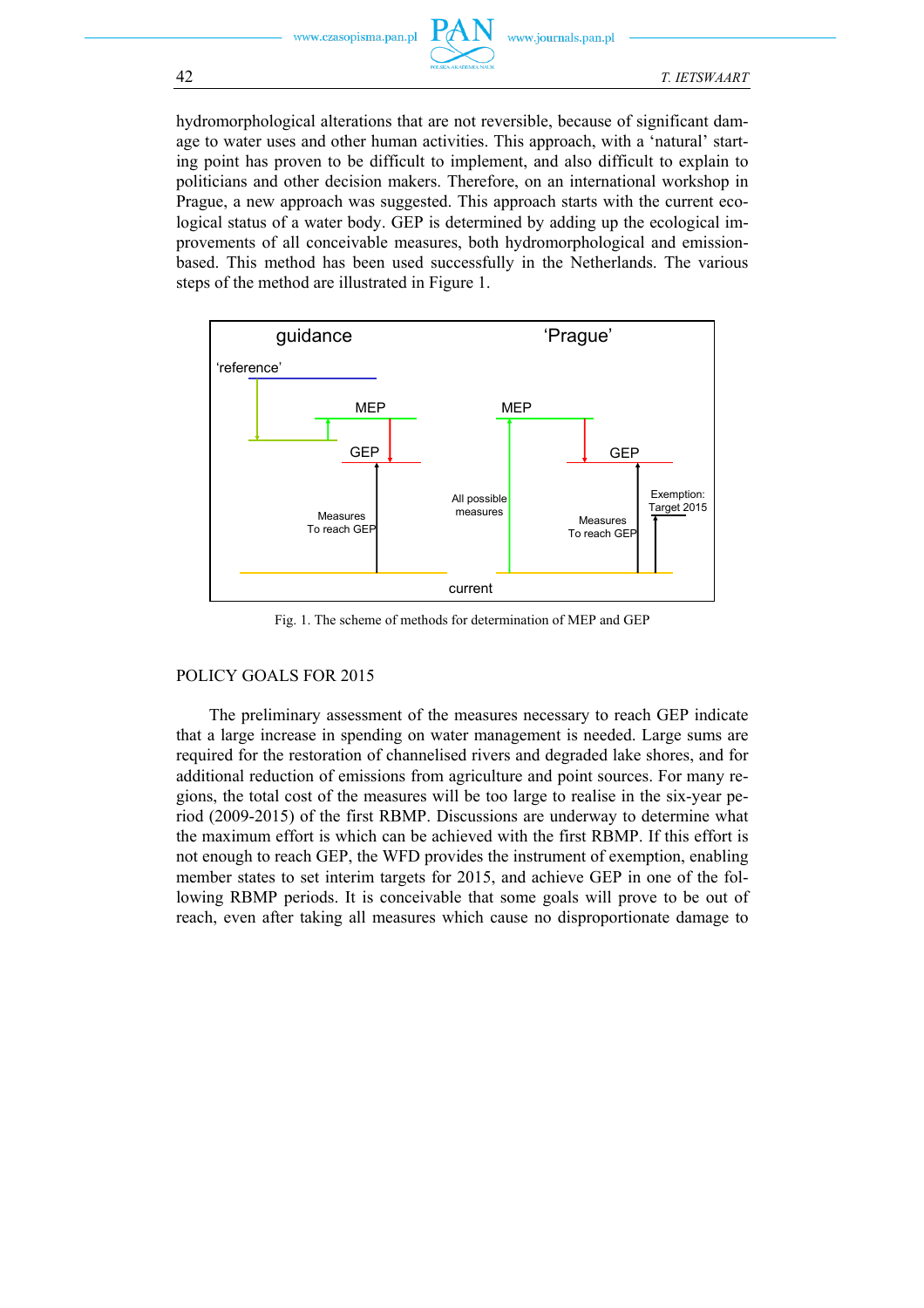sopisma.pan.p

*Implementation of the Water Framework Directive…* 43

the economy or society. In that case, the WFD offers the possibility to set lower environmental targets. If necessary, this decision will most likely be made in 2027.

www.journals.pan.pl

#### ROLE OF STAKEHOLDER GROUPS

Many people are involved in water management. Not only government, but also farmers, water companies, water sports, environmental groups and others have a stake, either as a user of "water services", or as an interest group, protecting economic or ecological values. It is vital that these groups participate in the decision making process of the WFD, to ensure that the policies and measures in the RBMP are broadly supported by all parties involved. Public participation is required by the WFD.

For this reason, local stakeholder groups have been assigned a central role in the formulation of measures to reach the WFD goals. In the groups, representatives of provinces, water boards, municipalities, farmer's unions, environmental groups and others discuss the measures to be taken. The result is ideally consensus about a package of measures and their financing. However, the groups have no power of decision. The packages will therefore be presented to the responsible councils of provinces, municipalities and water boards, which will ultimately decide which measures, will be taken.

At the moment, the process of the stakeholder groups in under way. It should lead to packages of measures in the course of 2007.

#### LESSONS LEARNED

In the years in which the WFD implementation has been underway in the Netherlands, several issues have arisen. Cooperation between all levels of government is the key factors. This requires as clear as possible divisions of competences between the various parties involved. It also takes much time, especially in a process in which many matters have to be invented "on the fly", such as criteria for designating water bodies, ecological standards, and the formulation of MEP and GEP.

In relation to this point, it is important to define WFD-terms like "significant damage" or "disproportionate costs" as clearly as possible. The WFD leaves a lot of room for interpretation. The progress of the WFD-process benefits greatly from clear definition of those terms.

With a complex policy process like the implementation of the WFD, things almost never go right the first time. It is important to start with pilot projects as soon as possible, and apply the improved procedures derived from those projects. This holds for each stage in the implementation process.